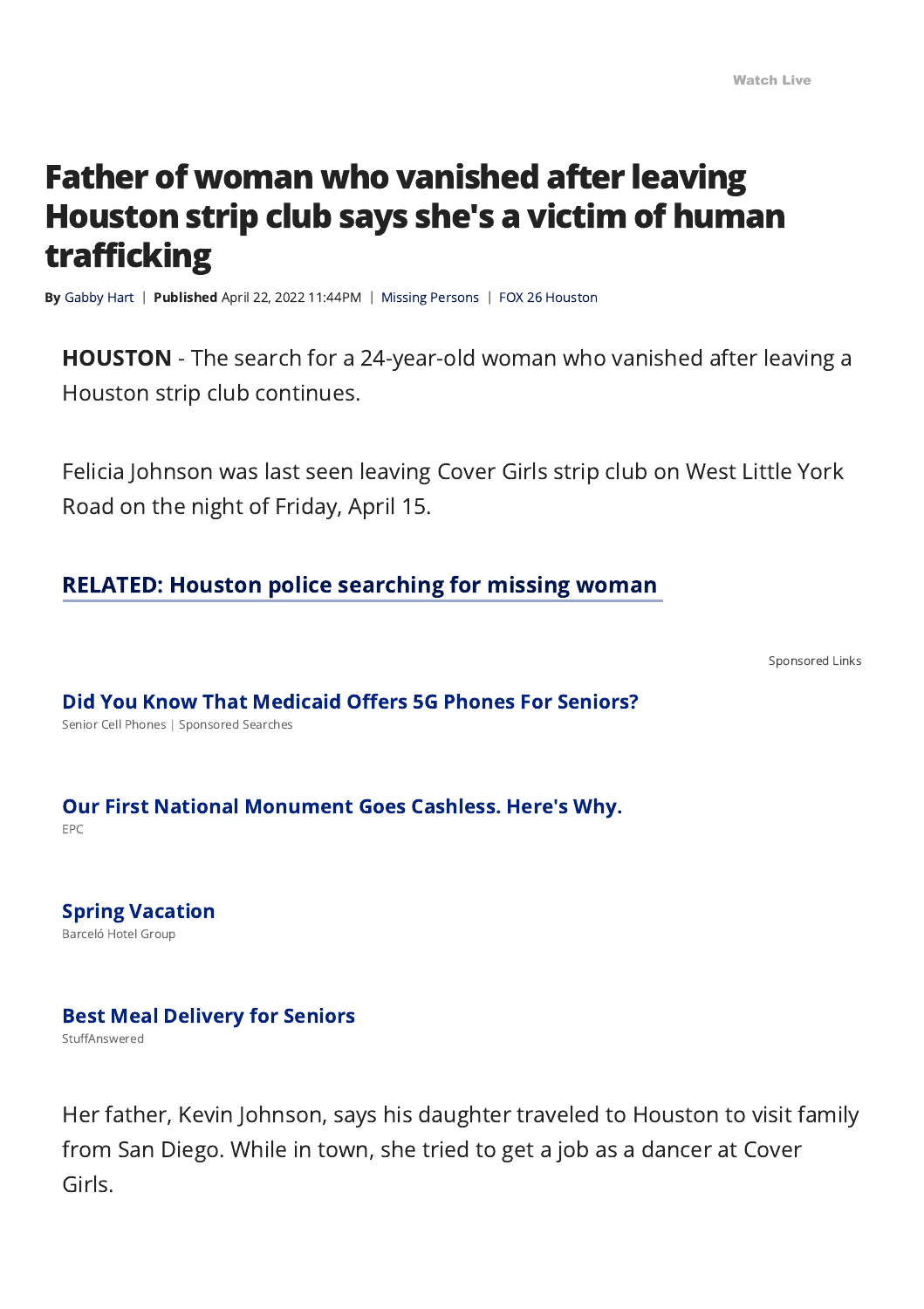After being turned down for the position, she was waiting on an Uber when a customer offered her a ride back to her hotel. Felicia hasn't been seen or heard from since.

When no one heard from Felicia Friday night, they became worried. On Saturday morning, they tracked her phone to Bear Creek Park, four miles from the strip club where she was last seen. Family says the phone was found on the side of the road, covered in blood.

"I'm running off of pure faith and just not giving up on her, that we're going to get her back," said Johnson.

# MORE [HOUSTON](https://www.fox26houston.com/tag/us/tx/houston/) NEWS

Texas Equusearch scoured the park searching for her with no luck. Her father flew in from San Diego to assist, but he says he believes she's still out there alive and in danger.

"I think she got caught up in one of those sex trafficking, human trafficking situations where they are snatching up these out of town girls and putting them to work. That's what I think happened to her. I don't have proof, but in my heart I feel like the strip club had something to do with it," Johnson said.

FOX 26 reached out to Cover Girls for a comment. We were told the owners never come into the establishment and there was no way for us to speak with them. They also said the manager doesn't take phone calls.

Felicia's father has hired a private investigator, and he says he's not stopping until he brings his daughter home.

"I'm going to be here as long as I can in hopes that something positive comes out of this" said Johnson.